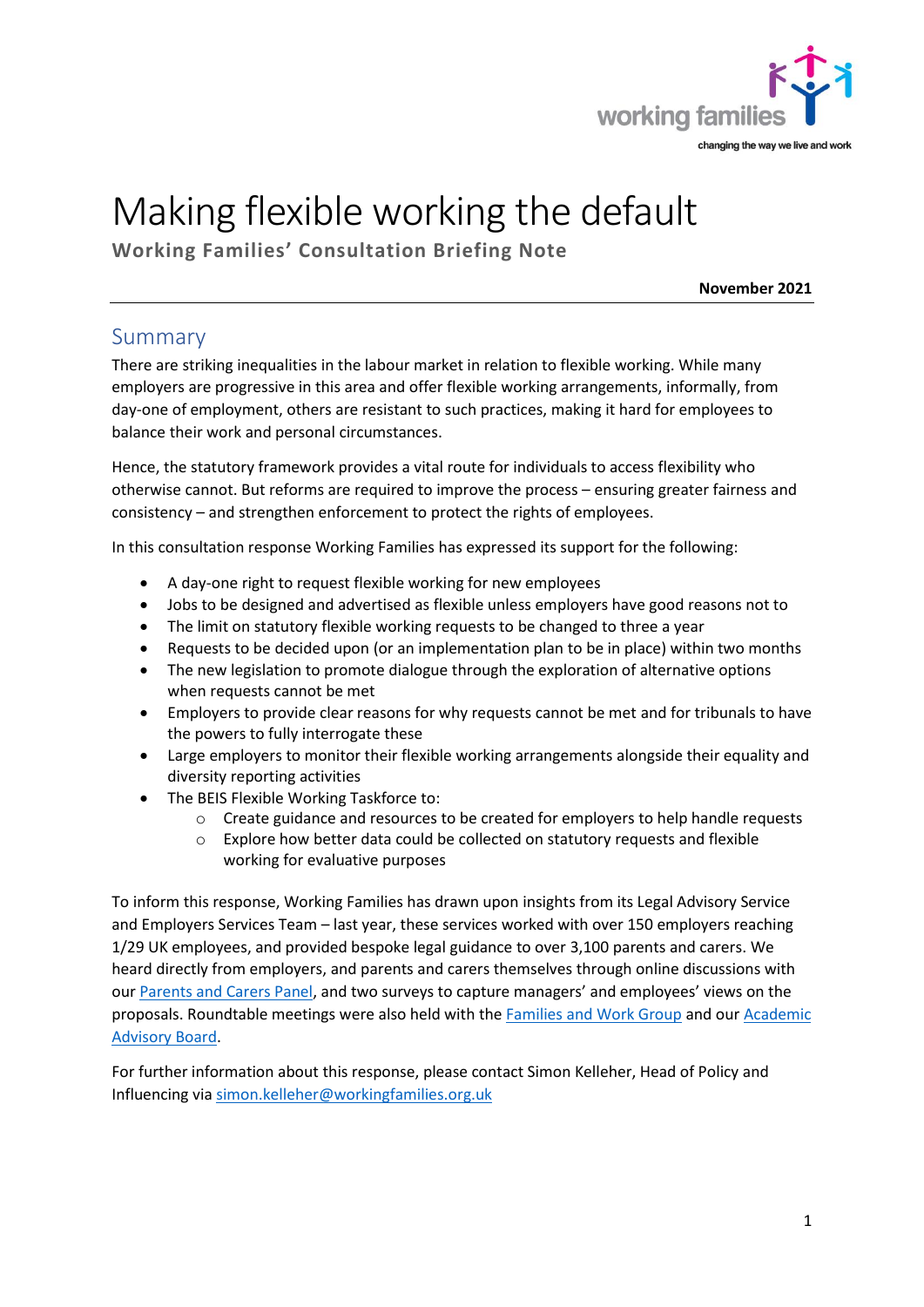## Consultation response

## Questions 8 and 9: whether the right to request should become a day-one employment right

#### Opening-up the jobs market

Working Families strongly agrees that the right to request a flexible working arrangement should be extended to cover new employees from day-one of employment, and recommends that this legislative change is accompanied by a call upon employers to advertise vacancies as flexible whenever possible.

#### *Benefits to employees: equalising access*

There are over 11.5 million working parents in Great Britain, $1$  and an estimated 7 million working carers across the UK, $^2$  making up 38% and 20% of the GB and UK workforces respectively. The ability to access flexible working arrangements is highly prized by parents and carers.<sup>3</sup>

In the first instance, a day-one right to request would be of enormous benefit to employees with parental or caring responsibilities who work for the minority of employers who do not provide access to flexible working arrangements other than through the limited statutory framework.

The evidence suggests that access to flexible working arrangements is not uniform, and that emergent working practices in the wake of the pandemic may be widening disparities. Increases in home-based working for example have disproportionately benefited those in knowledge-based jobs with high incomes. 4

The majority (69%) of employers who took part in Working Families' 2021 Employers Benchmark, accept flexible working requests from day-one. Evidence from the CIPD's Good Work survey also suggests that 50% of employees work flexibly, the majority on an informal basis.

Despite the evidence of good practice from employers, and the prevalence of successful informal arrangements, the statutory framework remains a vital route for accessing flexibility and one that needs to be made easier, particularly for vulnerable groups who are unable to participate in the labour market without it.

Working Families frequently hears from parents and carers who have had – or are having – negative experiences with new employers. Flexible working is consistently one of the most viewed topics on our website and most popular subjects pursued in our legal advisory service. Notably, single parents, and carers of disabled children and adults are overrepresented among our service users.

Our service users and members of our parents and carers panel tell us that the six-month waiting period to file a statutory flexible working request is simply too long to wait when they need flexibility to meet their immediate caring responsibilities. Factoring in the three-month response time employers have, the reality is that it can be more like nine months before an employee may know if a flexible working arrangement is possible. Parents and carers in this situation report maxing out their annual leave or resorting to unpaid leave, going into debt to cover childcare, or quitting their jobs to cope.

<sup>1</sup> ONS, Labour Force Survey (LFS): *compiled figures for England, Scotland and Wales (Jul-Sep 2020)*

<sup>2</sup> Carers UK, [Carers Week 2020](https://www.carersuk.org/images/CarersWeek2020/CW_2020_Research_Report_WEB.pdf)

<sup>3</sup> Working Families: *Evidence from recent (Nov, 2021) polling of 2,800 parents found 70% to be working flexibly in some form – 41% to manage childcare, 11% to meet other care needs.*

<sup>4</sup> Resolution Foundation[: Begin Again?](https://economy2030.resolutionfoundation.org/wp-content/uploads/2021/11/Begin-again.pdf)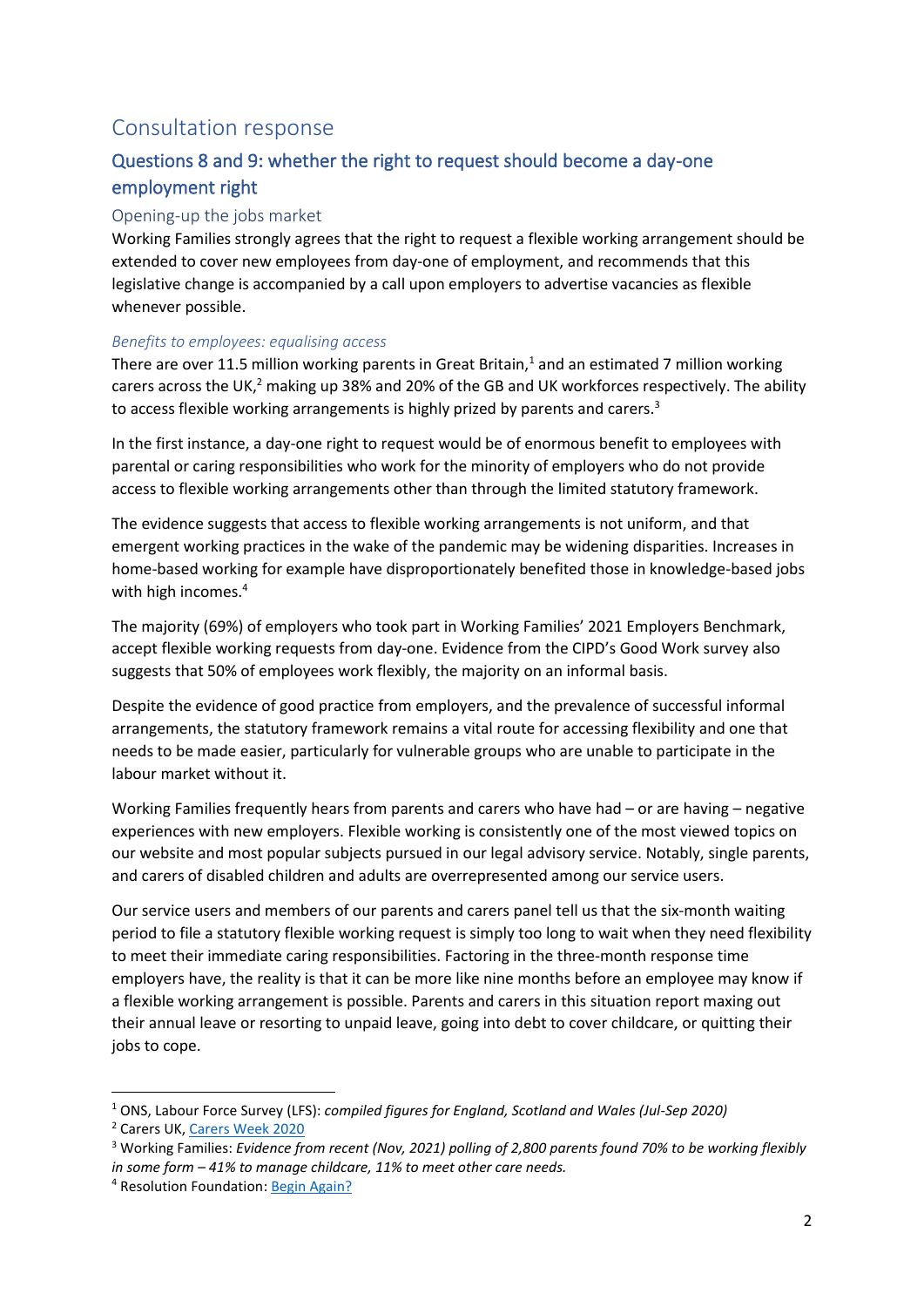Ensuring that all employees have the right to request the arrangements they need in a timely fashion would help to level up the experience of parents and carers who struggle to access the flexibility they need. It would ensure parity with longer serving employees and those benefiting from working for progressive employers offering informal flexibility.

#### *Benefits to employers and employees: a more dynamic labour market*

A second set of benefits of the proposed reform relates to the associated gains of greater labour market mobility that would be unlocked through the removal of the disincentive to move jobs caused by the 26-week restriction.

Not knowing if you will be able to access the flexible working arrangements you require as a parent or carer in a new role until after six or nine months of service, means that many people will stick with an existing job that offers flexibility.

> *"It is harder to find a flexible job than asking for flexibility once you are on the job".* Mum and carer of autistic children, unemployed

This experience is borne out in our recent Working Families Index polling<sup>5</sup> which found, when asking about intentions over the next two-years, 55% of parents indicated that they were likely or very likely to stay in their job as they didn't believe they would get the same level of flexibility elsewhere. While it may benefit retention figures for employers, there are downsides for individuals, families, employers and wider society, which may be lessened by this reform.

- Moving jobs is the best way to secure pay progression.<sup>6</sup> By disincentivising parents and carers from applying to new jobs, the 26-week qualifying period may be negatively impacting the financial resilience of families.
- Similarly, given that the burden of care falls disproportionately on women, making it easier to access flexible working from day-one may further women's careers, see fewer women working below their skill level, and thereby reduce the gender pay and pensions gap.
- Employers themselves would benefit from a wider talent pool to recruit from, as according to polling carried out in June 2021 that 69% of parents would consider jobs advertised as flexible as more attractive. 7

*The balance of responsibility and the lack of information on available flexible working arrangements* A day-one right to request is likely to deliver multiple benefits for individuals, employers, and society. However, there is a risk that without accompanying changes to the way employers recruit, the vision of flexible working as the default position will not be realised.

While it is right that employees should express what they need, the right to request framework places the onus on the individual employee to say what they need and articulate how it will work and how it might impact the business or service delivery.

The challenge with this approach is that unless the parameters of what is possible in relation to flexible working are made clear when someone applies for a role, a new employee may end up

<sup>5</sup> *The Working Families Index will be released in 2022*

<sup>&</sup>lt;sup>6</sup> Forbes: <u>It Pays to Switch Jobs</u>

<sup>7</sup> Working Families: [Flex the UK: Building Back](https://res.cloudinary.com/workingfamilies/images/v1/FlexTheUK-Building-Back-Better/FlexTheUK-Building-Back-Better.pdf?_i=AA) Better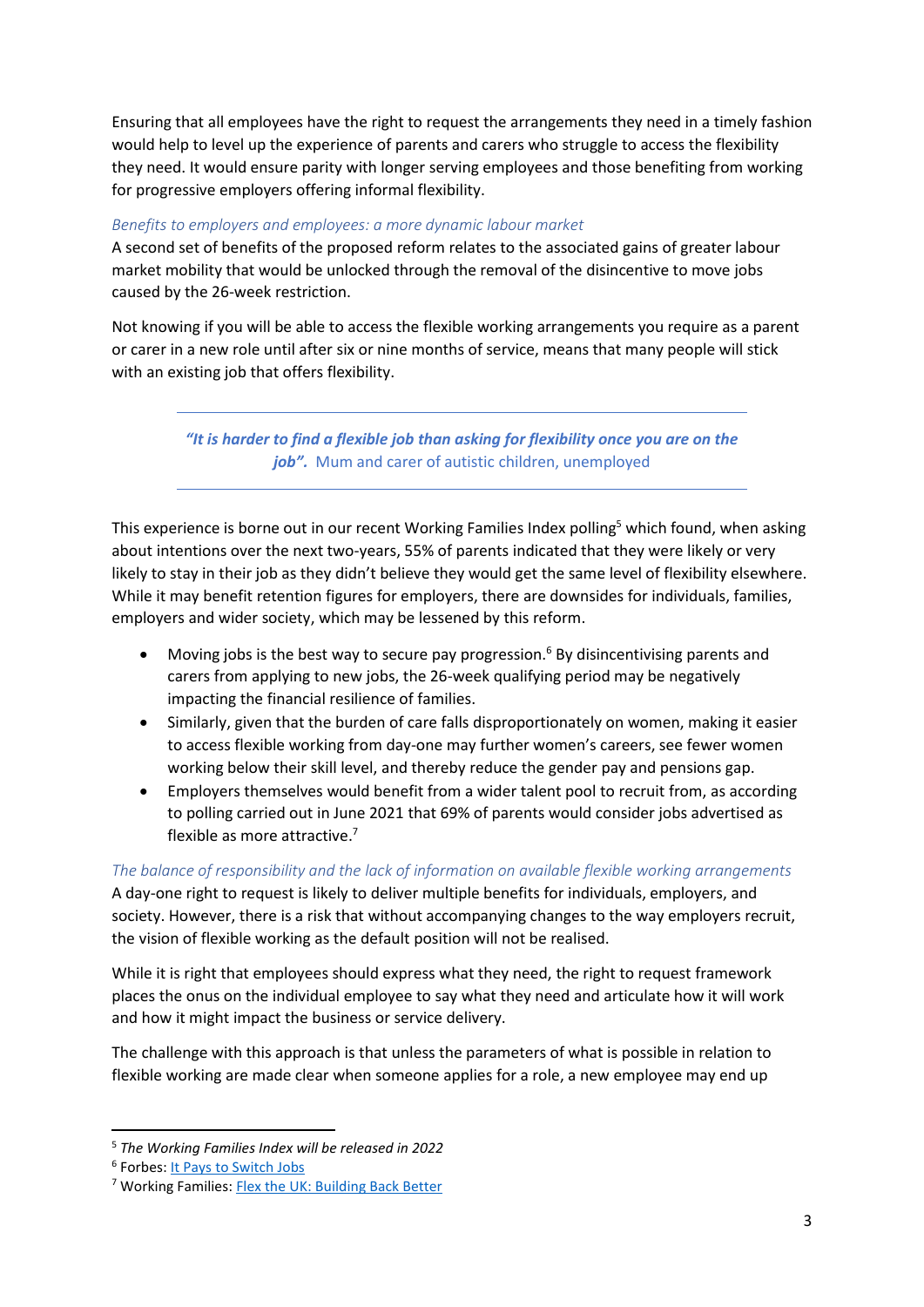submitting an inappropriate statutory request, which may waste time and cause relationship tensions when it is rejected.

In a survey of 317 parents and carers for this consultation response, 59% of respondents said they did not feel employees generally knew enough about flexible working options to make a successful request. However, 75% stated that they believed their manager understood the different ways in which their roles could be performed flexibly.

Parents and carers who advised Working Families on this response also raised concerns over discrimination when it came to new employees making flexible working requests, and how this stopped them requesting the flexibility they needed.

> *"The very act of requesting flexible working is still regarded as a lack of commitment to the job or the organisation and still attaches a negative perception on the part of employers. Until this changes, it will always be a risky approach" Father of three, Full-time employment*

The lack of available information for employees on the types of flexible working arrangements available in each role feeds into a wider supply and demand issue for parents and carers who are looking for work.

> *"Trying to find a new job for 3 days a week to fit in with my current childcare is impossible". Mum of two young children, Experiencing redundancy*

This experience is backed up by the 2021 Timewise survey of flexible jobs showing that 3/4 jobs advertised are inaccessible to people who require flexibility.

The lack of jobs advertised with flexibility particularly disadvantages single parents and parents and carers of disabled dependents. It translates into a single parent unemployment rate of 12%, and the disproportionate number of carers among the unemployed (20%). 8 It may also contribute to the fact that 1/10 (9%) of parents of dependent children in Great Britain are economically inactive due to looking after family,<sup>9</sup> making up almost 1/5 of economically inactive people.<sup>10</sup>

#### *Addressing the information problem for employees: advertising flexibility*

The Employment Bill presents a unique opportunity to address the lack of information on available flexible working arrangements, and to foster a more equal division of responsibility for developing flexible working arrangements between employee and employer.

Given the mass experience of forms of flexible working during the pandemic, and the shift towards hybrid arrangements that many employers are currently making, now is the ideal time to ask employers to ensure that flexible working options are included in job adverts when possible.

<sup>&</sup>lt;sup>8</sup> LFS and Carers UK[: Juggling Work and Unpaid Care](http://www.carersuk.org/images/News_and_campaigns/Juggling_work_and_unpaid_care_report_final_0119_WEB.pdf)

<sup>&</sup>lt;sup>9</sup> LFS

 $10$  LFS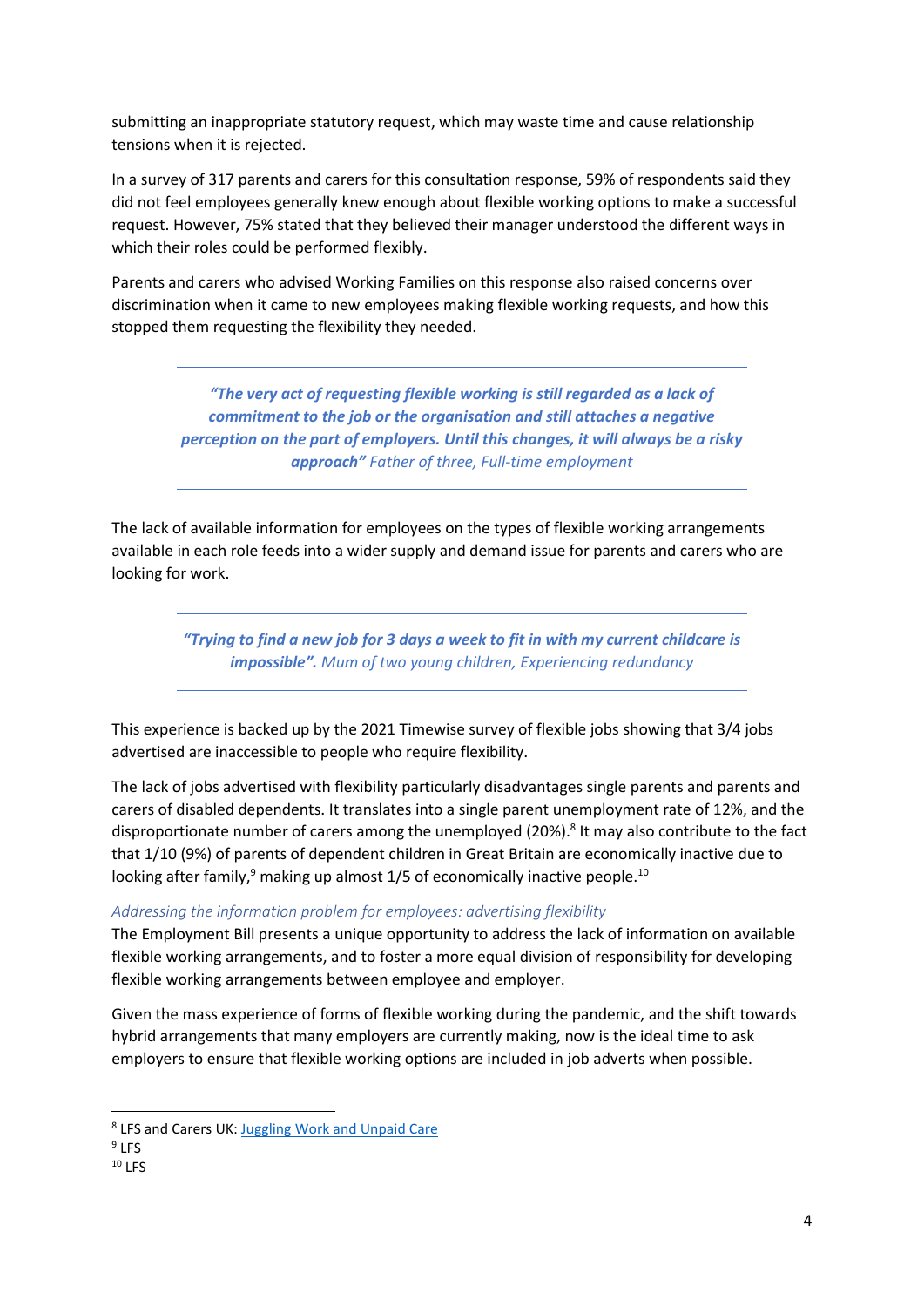Employers should be required to advertise jobs as flexible by default with the types of flexibility available specified as part of the job ad. Working Families' employer members described the benefits of this approach for this submission as frontloading the work around flexible working at the recruitment stage so they could reduce the number of requests and be better prepared to handle them when they did come in.

> *"I think every role should be flex from the first and that we should not have to raise a statutory request every time they want to make a change" Senior HR Director, Financial Sector*

This experience is backed up by findings from Working Families' 2021 Employers Benchmark, revealing that, on average, employers who advertise the majority of roles with explicit reference to flexibility receive half as many statutory flexible working requests as employers who advertise less than half of their roles flexibly (1/100 versus 2/100).

#### *Evaluating progress*

Data regarding the annual number of flexible working requests, their outcomes, and contextual information on demographics and sectors is limited meaning that evaluations of policy changes to the right to request may be challenging, particularly as many employers move to hybrid working models. To address this, the Government should commission the BEIS Flexible Working Taskforce to explore ideas around how to improve our collective understanding of the use of the right to requests framework, and what evaluative approaches might help track and promote the availability of good quality flexible jobs.

### Questions 18-27: The administrative process underpinning the Right to Request flexible working

Enabling employees to access flexibility as their circumstances change in a timely manner The statutory framework that limits employees to one flexible working request per year should change to allow for up to three formal requests in a twelve-month period. A decision, or implementation plan, should be in place within two months of the date of the original request.

Statutory flexible working requests are generally seen by employees as an option of last resort, with informal discussions and negotiations with line managers being the preferred route for securing flexibility. However, as outlined above, the statutory framework provides a vitally important mechanism for employees who do not have access to flexible working arrangements and for those who need to build in greater certainty regarding the flexibility they have.

Fundamentally, the right to request flexible working arrangements should be based upon individual need rather than the length of an employee's service or the number of requests they have made previously. Employees who require flexibility to meet caring responsibilities, or to manage health problems, should not be limited in their right to request by the poor practice of managers who may have rejected previous requests without due consideration, or failed to provide any fair criteria to the employee on what might be permissible.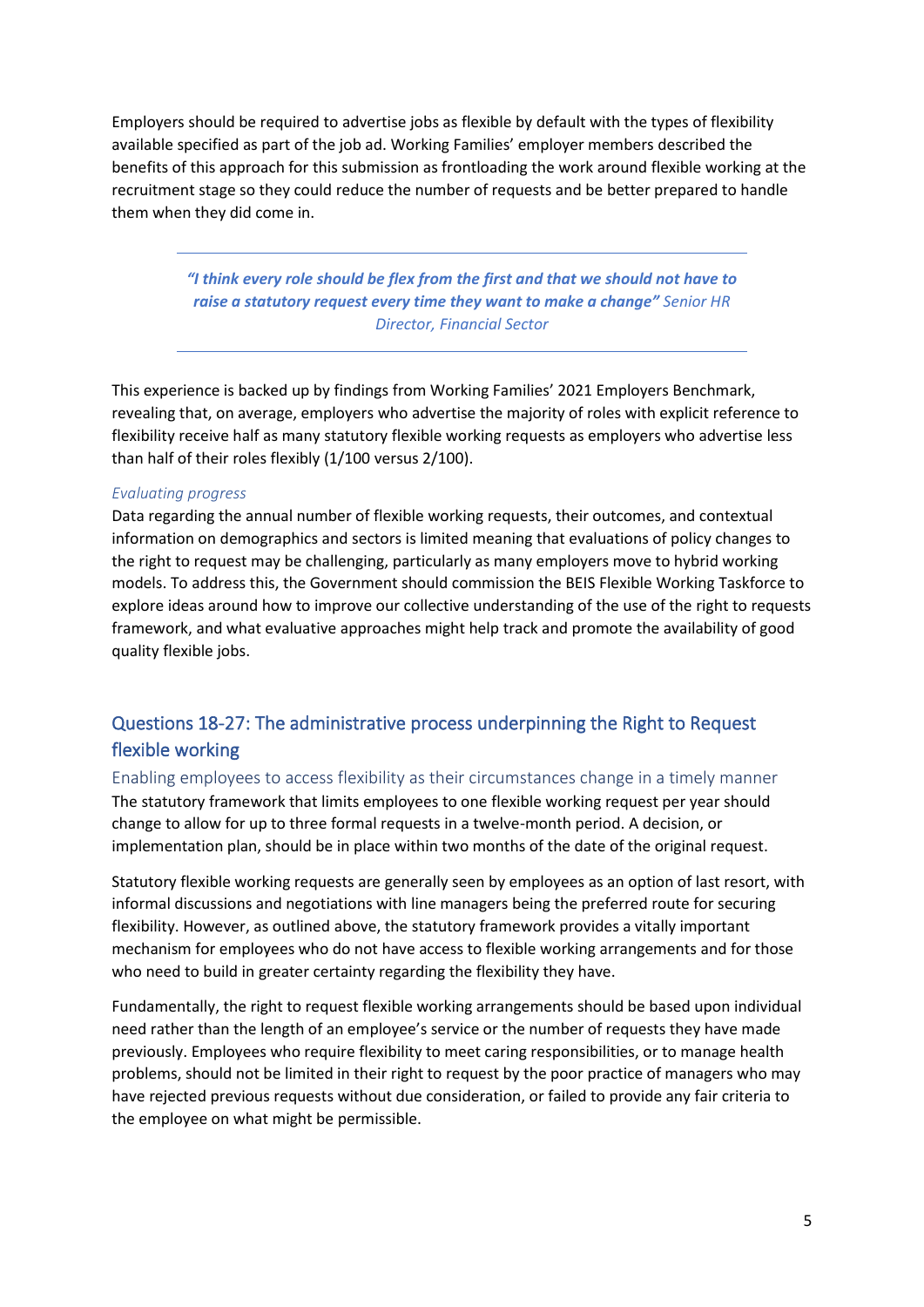Among the parents and carers that contributed to this submission, many spoke of the unpredictability of changes in life circumstances and the need to respond to these as they arose, and concerns to avoid being locked into pre-agreed arrangements if these were no longer suitable.

> *"My mother-in-law helped with school pick-ups but within an 8-month period was diagnosed with MS. I had already made a flexible working request to work around her availability which then changed due to her condition worsening" Mum of one, Full-time employee*

The challenges around childcare and the uncertainty of being in the 'sandwich' generation were repeatedly presented to us as reasons for extending the number of requests an employee should be able to make a year.

> *"I worry about the future, if our income decreased then we wouldn't be able to afford childcare and would have to reduce nursery time and I wouldn't be able to make another request. Having a policy that has unlimited amount of requests would be a great peace of mind for the future" Mum of a toddler, Fulltime employment*

Many of the employers who responded to our call for evidence were open to multiple flexible working requests and found that employees were reasonable in their requests. They recognised that requests were not made lightly and that long delays in responding created stress and uncertainty, which could be detrimental to job satisfaction and productivity. Requests to amend working hours or locations can generally be responded to quickly, however, for some requests to be accommodated, more consideration and changes are required.

*"Making changes to things like duty patterns and through payroll, etc mean a longer period is likely to be needed so more than one month, less than two may be a better compromise to achieve." HR Manager, Public Sector*

Accommodating requests on a trial basis before making contractual changes is also common practice amongst Working Families' employer members, as it can be used to assess the suitability of new arrangements before confirming them in an employee's contract. Having clear flexible working policies and active parent networks were cited as good ways of informing employees that time limited requests are available, and parents and carers said that sources of information about childcare and social media could be good ways to raise awareness regarding flexible working options. While trialling and observing the effectiveness of new working practices is to be encouraged, as it will help promote informal flexibility and may reduce the need for statutory requests, time limited requests should not be used in lieu of providing secure arrangements for employees who need longer-term certainty around their working arrangements.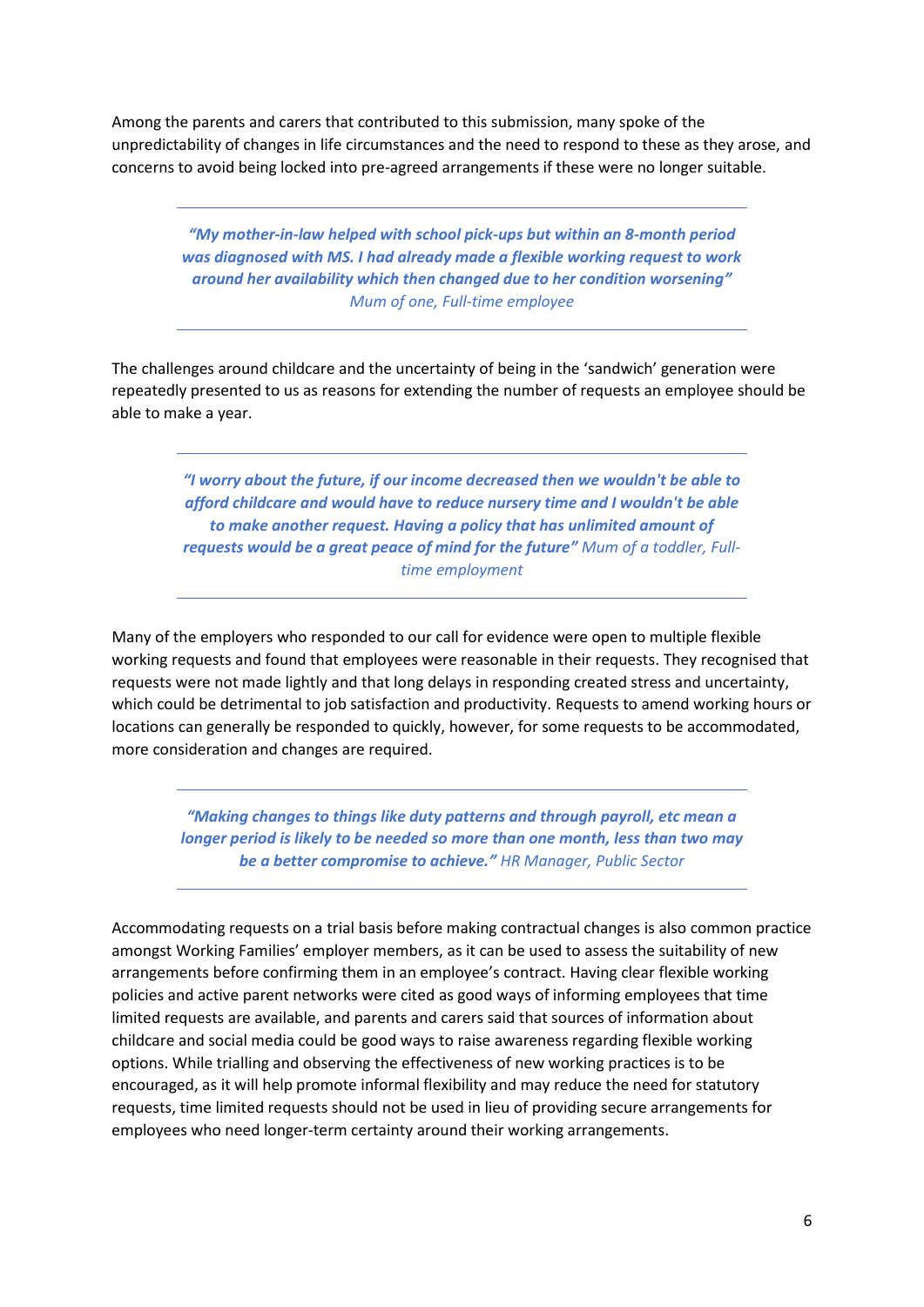We strongly recommend that BEIS leads work to create a resource for employers to aid them through the entire process, clearly setting out available options to consider in role design and work allocation. With improved information, advice and guidance for employers on handling requests, the process will become more efficient for them and also more responsive to the pressing needs of individual employees who submitted them.

#### Questions 14-17: Requiring the employer to suggest alternatives, where possible

#### Working together to explore alternative flexible working options

The requirement for employers to show that they have considered alternative flexible working arrangements when rejecting requests would facilitate meaningful dialogue between employers and employees, and lead to improved outcomes for both parties. Accordingly, this requirement should include a duty to discuss alternatives with employees and guidance should be provided to help employers manage the process fairly and consistently.

Working Families regularly hears from parents and carers who are frustrated with the handling and outcome of their flexible working requests. In many instances, the inflexibility of individual managers led parents and carers to leave their jobs.

> *"I wasn't given any other options when my request was denied. The lack of alternatives from my employer showed me they hadn't thought about it at all. It was return full time or quit" New mother, Charity sector employee*

This experience is reflected in the number of new mothers who leave their jobs. The UK's gender employment gap is around  $12\%$ ,<sup>11</sup> and the EHRC estimate that as many as one in 20 women are made redundant during pregnancy, maternity leave or on return from leave. The scale of the experience was also attested to by a parents involved in parent support groups and unions.

*"I have been involved with innumerable flexible working requests for a host of reasons and the recurring theme is that they are badly managed from the start. Managers instantly view them as problematic and are inclined to reject them. At appeal it is clear no proper consideration was made and I have never experienced anyone being offered an alternative. This has to change" Mother of two children, one with additional needs, NHS worker and union representative*

While many employees are frustrated by the way in which their requests are handled and dismissed, there is evidence among leading employers in flexible working of a different process which is more enabling. For example, our employer members routinely discuss alternatives with their employees. The reasons cited for holding meetings to explore alternative arrangements include: to improve engagement and retention, to prevent poor productivity, enhance performance, and to ensure that a more suitable arrangement can be found for both parties – this may include a temporary rather than permanent arrangement. The Working Families Employers Benchmark shows that the practice

<sup>&</sup>lt;sup>11</sup> EuroFund: [The gender employment gap:](https://www.eurofound.europa.eu/sites/default/files/ef_publication/field_ef_document/ef1638en_1.pdf) Challenges and solutions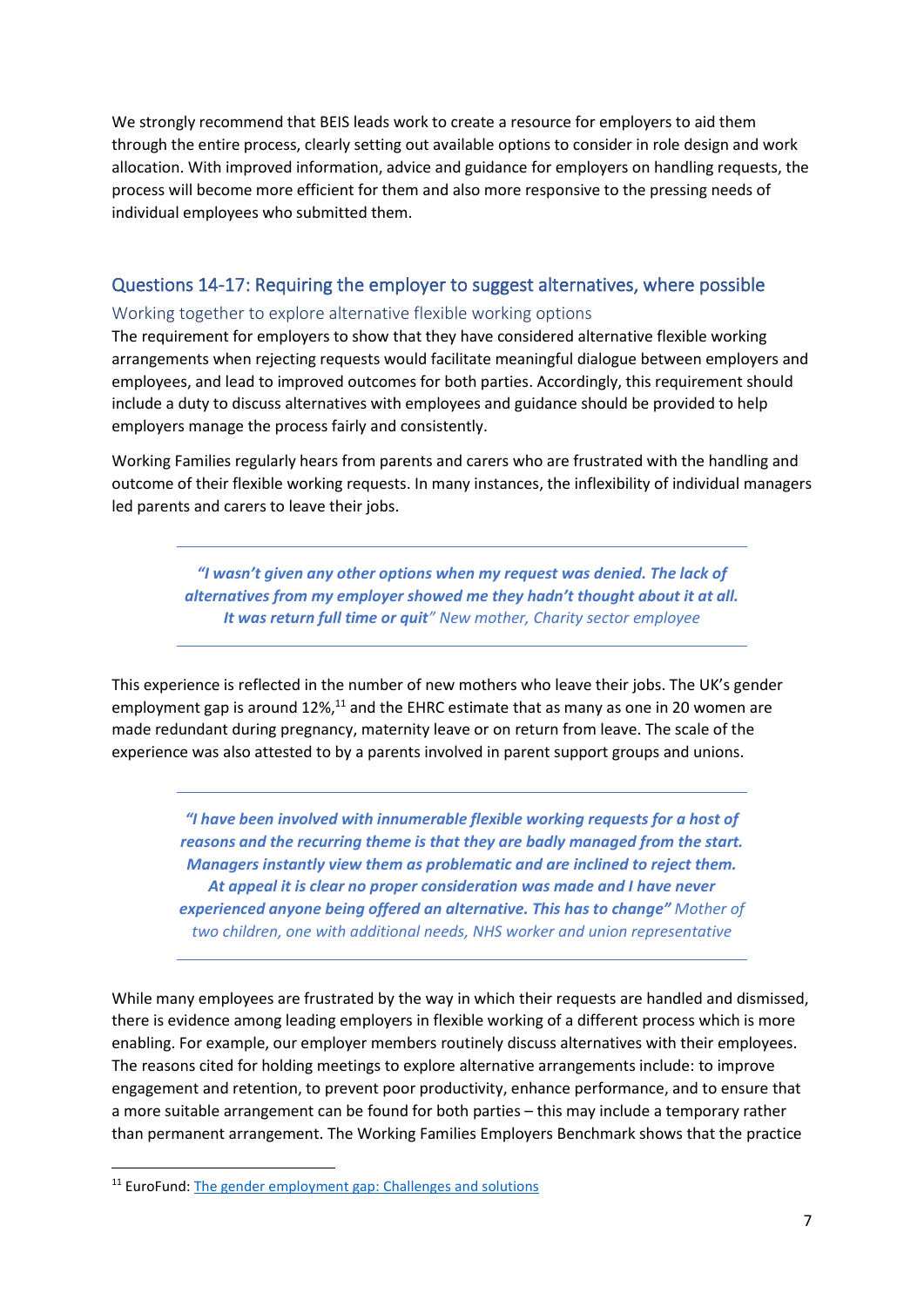of meeting and discussing alternatives is associated with an increase in the rate of approved requests.

When asked about how difficult it would be for employers to show that they have considered alternative working arrangements when rejecting a request, the consensus from our employer members was that it would not be too onerous to achieve. "*It should be relatively easy"* said one respondent, who added that an employer can list the other options they considered. Another employer respondent told us that it is "*common practice for managers to confirm decisions they have made"* so this would not require additional work as employers already have to confirm the result of their decision in writing. It was also suggested that the process could be aided by the use of a template, an approach already used by several employers.

*"They need to complete a form which asks what other options might work. The form used by employees and managers takes them through the process and they have to demonstrate that they have reviewed and discussed alternatives." Diversity & Inclusion Lead, Financial Sector*

If a requirement for employers to show consideration of alternatives was introduced, the BEIS Flexible Working Taskforce should be commissioned to create new guidance and resources for employers on how to adopt flexible working practices and better manage requests. This should include a simple template form showing the original request, with prompts for considering alternative working arrangements such as *'has consideration been given to when, where this role, or aspects of it, take place?*'. Updated guidance should also feature examples of different types of flexible working arrangements and how these might be trialled and implement in different settings and among different groups of employees.

This type of cooperative process is favoured by parents and carers with 93% of respondents answering 'yes' to the question 'Do you think employers should have to show they have thought about alternative flexible working options when rejecting requests?'. This approach not only makes employees feel valued, but also shifts the onus of responsibility for developing effective flexible working practices on to a more equal footing between employee and employer.

Showing that requests had been considered was more popular amongst the parents and carers we spoke to than the idea of requiring employers to offer 'a single alternative'. Only 40% of respondents to the parent and carer survey supported this policy, with 38% answering 'not sure'. One working mum who had experience of different forms of flexible working told us that *"a more iterative conversation would be better",* while others expressed concerns that this may result in box ticking and employers offering inappropriate alternatives or effective demotions to staff requiring flexibility.

Additionally, parents and carers told us that asking employers to show they had considered alternatives would better protect employees from biases on the part of managers and from managers who rejected requests by default as "*having a formal, transparent structure for discussion will ensure decisions are made on an objective basis".* Parents and carers also told us that a requirement to meet would also provide an important opportunity to *"communicate how rejecting a proposal is going to impact on their ability to undertake their current contracted work commitments i.e. impact on mental health / ability to care for a vulnerable family member*.".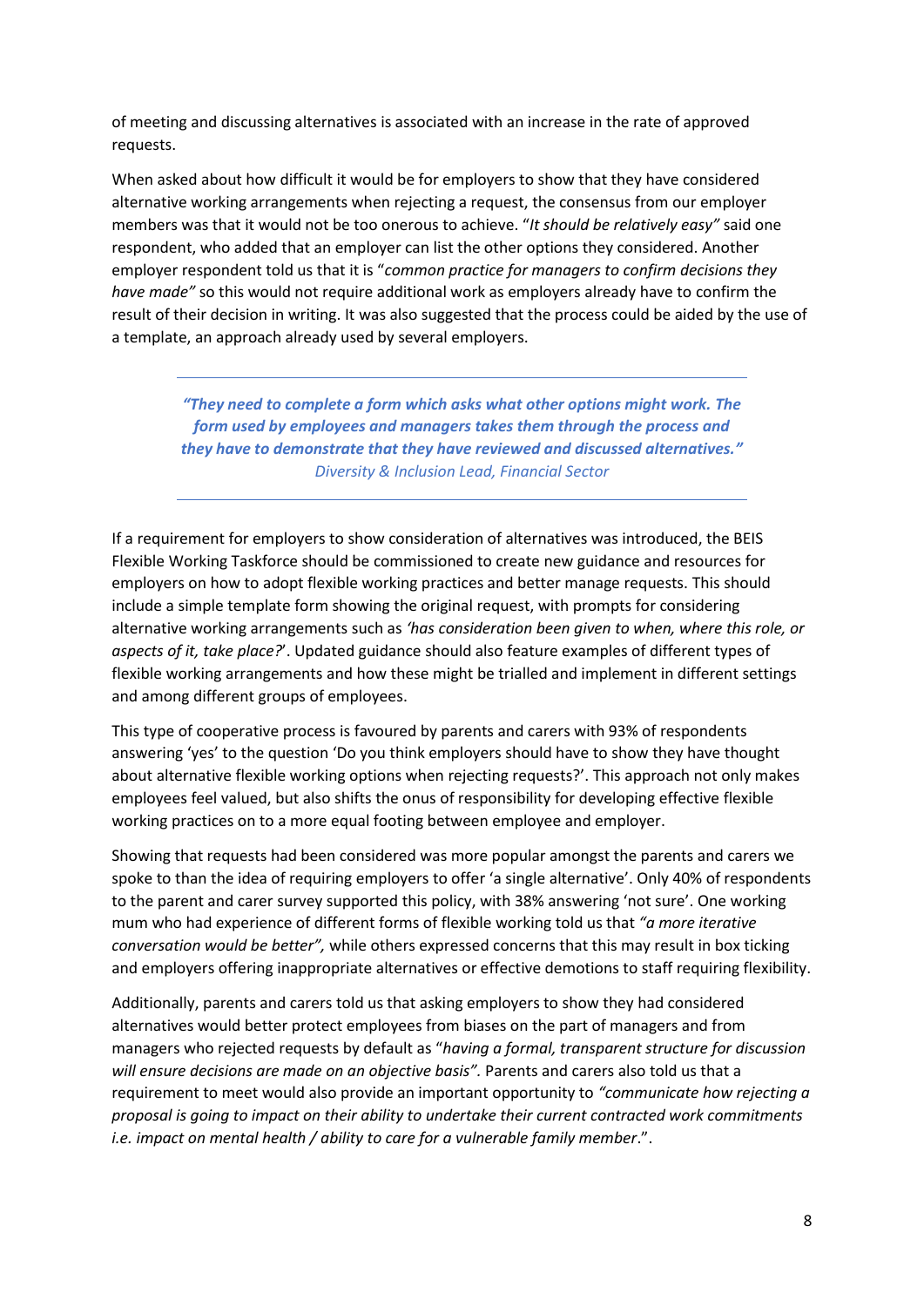## Questions 11-13: Whether the eight business reasons for refusing a request remain valid

#### Declining flexible working requests: providing a genuine explanation

The pandemic has exacerbated existing inadequacies in the application of the eight business reasons which impede genuine dialogue between employers and employees on the implementation of effective flexible working arrangements. At present, the system makes it too easy for employers to refuse rather than approve requests due to the comprehensive nature of the list of reasons. Employers should be required to provide a detailed explanation of why a flexible working request cannot be met and propose alternative arrangements.

We have heard directly from our service users on how many of the new ways of working adopted by employers since March 2020 have undermined the validity of the framework by which employers can reject flexible working requests. This has been most acute in situations in which staff who worked successfully on a remote basis during lockdowns are now denied even limited opportunities to access hybrid working, often on the basis that their individual performance may be impacted.

Dissatisfaction with the application of the eight business reasons for rejecting flexible working requests long preceded the pandemic. Parents and carers who contributed to our call for evidence for this consultation told us that they had received inadequate or vague explanations for why their requests were rejected. In several instances, users of Working Families Legal Advisory Service had just received a copied and pasted list of the eight business reasons in the email that declined their requests.

> *"There's no explanation as to why, especially when you've laid out exactly how it would work and ways to limit impact on the team. My employer just says they need people working full time in these roles" Mum of two children, University employee*

Working Families recently collaborated on a report with King's College London that considered parents' experience of job quality. We interviewed parents working in diverse sectors and uncovered the pivotal role of flexible arrangements in their conception of job quality. But they often spoke of the failings of the process of requesting flexible arrangements because of the way employers denied them due to unsubstantiated business reasons.<sup>12</sup> The comprehensive range of reasons meant it was too easy to refuse and this harmed working relations.

> *"There are…statutory codes of practice that employers are supposed to observe, but from my experience they rarely know them and you often have to fight quite hard… they can always find a way, to say "well, business needs are such and such so I'm sorry but you've got to meet the business needs" Father, higher education sector worker*

<sup>&</sup>lt;sup>12</sup> Working Families and KCL: [Working parents, flexibility and job quality](https://workingfamilies.org.uk/publications/working-parents-flexibility-and-job-quality-what-are-the-trade-offs/)